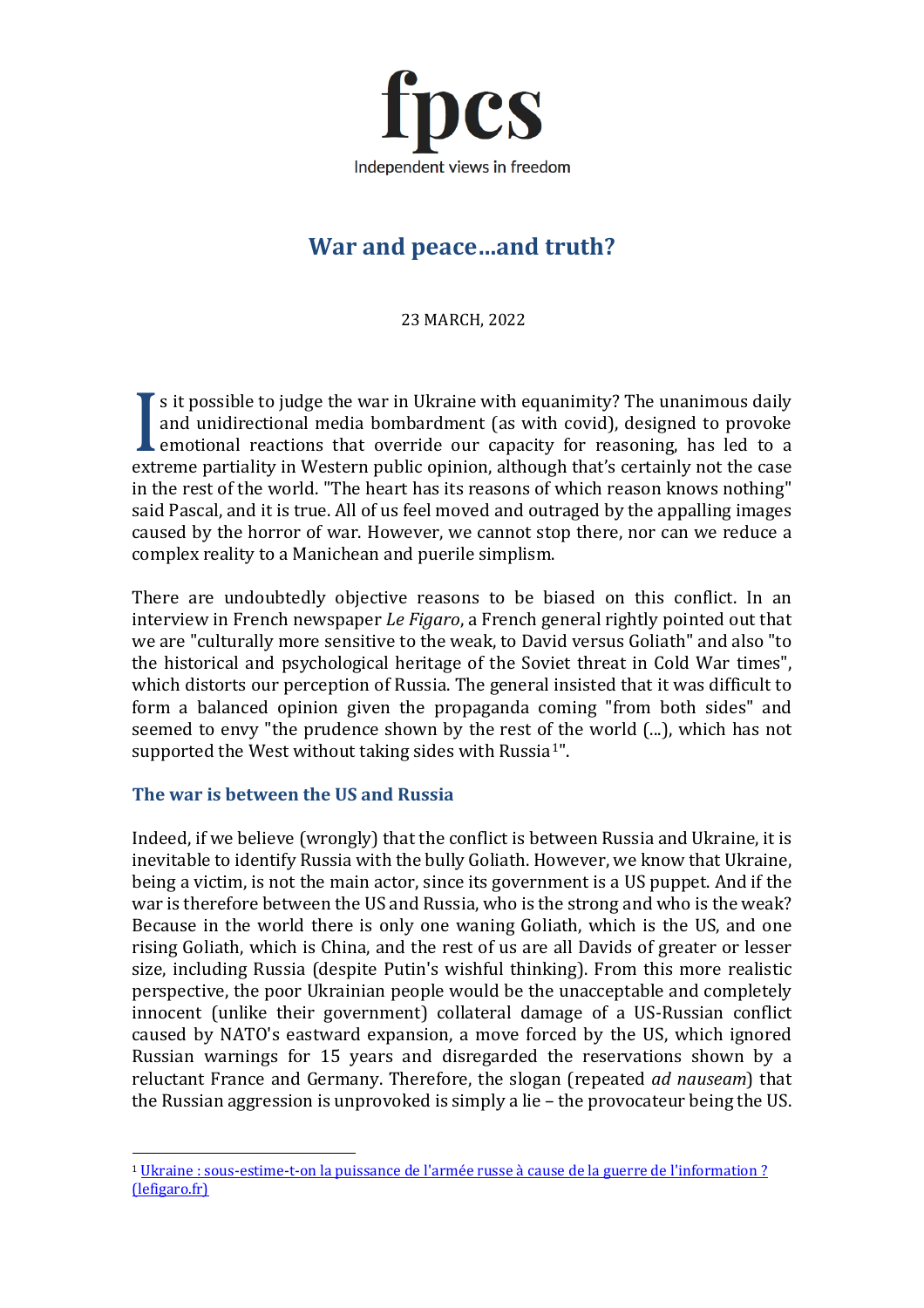

Acknowledging that there is a cause for this US-provoked conflict does not imply justifying the disproportionate, brutal and unjustifiable Russian reaction that has killed 925 civilians, according to provisional UN data[2.](#page-1-0) These are issues that deserve independent judgments, and this is the assessment of South Africa's even-handed President, a former visiting professor of Law at Stanford University<sup>[3](#page-1-1)</sup> and a potential mediator: "Analysis of the causes of this conflict, a view shared both by many leading scholars in international relations and politicians, indicates that this war could have been avoided if NATO had heeded the warnings from amongst its own leaders and officials over the years that its eastward expansion would lead to greater, not less, instability in the region. While it is important to understand the causes of the conflict, we cannot however condone the use of force or the violation of international law[4](#page-1-2)". It is difficult to put it better.

#### **Is Putin the problem?**

The central objective of the Western propaganda campaign has been the personal demonization of Putin in such a way that has not been done with any of the numerous dictators swarming our planet, including some good friends of the US government. This portrait would paint Putin today - not before February 2022 - as an expansionist madman nostalgic for the Soviet empire. However, such supposed expansionism is questioned by many insiders of Russian reality. Harvard Kennedy School Intelligence Project Director Paul Kolbe, with a 25-year career at the CIA, clarified in 2019 that Putin "is not trying to rebuild the Soviet Union in its form, but they do want solid neighbors, they do want to have accepted spheres of influence and they do want to be able to ensure that threats don't come close<sup>[5](#page-1-3)"</sup>.

I think it is important to emphasize that the rest of the world watches with growing resentment that a country like the US, which maintains 750 military bases in 80 different countries regardless of whether they are democratic or not<sup>[6](#page-1-4)</sup>, accuses another one of expansionism. This double standard openly advocated by the US ("rules for thee, not for me") was ironically criticized by Putin in an article signed by himself in 2013. In those days Putin could still write (and get published, of all places, in the New York Times,) that his relationship with Obama was marked "by growing trust." The article, intended to arouse sympathy in the non-Western world, read: "It is extremely dangerous to encourage people to see themselves as exceptional, whatever the motivation. There are big countries and small countries, rich and poor, those with long democratic traditions and those still finding their way to democracy. Their policies differ, too. We are all different, but when we ask for the Lord's

<span id="page-1-0"></span><sup>2</sup> [UN human rights office reports 925 civilian deaths in Ukraine -](https://www.jurist.org/news/2022/03/un-human-rights-office-reports-925-civilian-deaths-in-ukraine/?msclkid=ee582d65a9c911eca216c157e80146e6) JURIST - News

<span id="page-1-1"></span><sup>3</sup> [President Cyril Ramaphosa: Profile \(dpme.gov.za\)](https://www.dpme.gov.za/about/Pages/President-Cyril-Ramaphosa.aspx)

<span id="page-1-2"></span><sup>4</sup> [Cyril Ramaphosa responds to Russia-Ukraine war questions in Parliament -](https://www.youtube.com/watch?v=XEbutMjsexU) YouTube

<span id="page-1-3"></span><sup>5</sup> [Analysts discuss the 20-year rule of Vladimir Putin –](https://news.harvard.edu/gazette/story/2019/12/analysts-discuss-the-20-year-rule-of-vladimir-putin/) Harvard Gazette

<span id="page-1-4"></span><sup>6</sup> [750 Bases in 80 Countries Is Too Many for Any Nation: Time for the US to Bring Its Troops Home |](https://www.cato.org/commentary/750-bases-80-countries-too-many-any-nation-time-us-bring-its-troops-home#:%7E:text=An%20important%20aspect%20of%20the,and%20territories%20around%20the%20world.)  [Cato Institute](https://www.cato.org/commentary/750-bases-80-countries-too-many-any-nation-time-us-bring-its-troops-home#:%7E:text=An%20important%20aspect%20of%20the,and%20territories%20around%20the%20world.)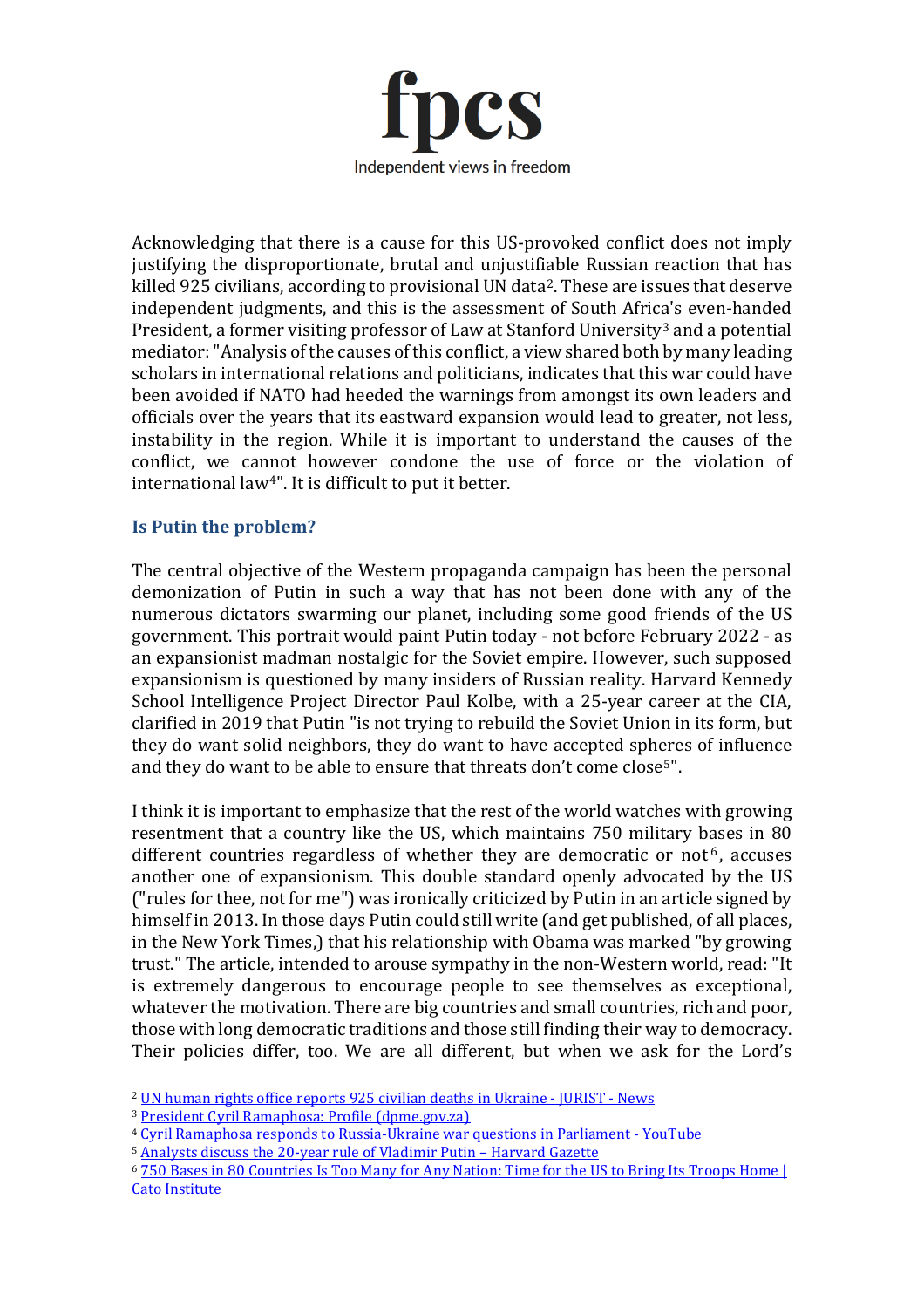

blessings, we must not forget that God created us equal<sup>[7](#page-2-0)"</sup>. If Putin is an expansionist, where is the historical evidence after 22 years in absolute power? And why wasn't he accused of it earlier? The most likely explanation is that the narrative that wants to explain the invasion of Ukraine as a sudden imperialist fever of a crazed individual has been subsequently fabricated to conceal that the main responsible for this crisis "is the West, and in particular America[8](#page-2-1)", according to John Mearsheimer, professor of International Relations at the University of Chicago, in an article published in The Economist.

There is no doubt that an authoritarian power junkie like Putin has all the traits of the **pathology of power**, but is Ukraine just a personal obsession? It doesn't seem so, since Ukraine's NATO membership is considered by Russia - and not only by Putin an "existential threat". William Burns, current CIA Director and former US Ambassador to Russia, made it clear in his memoirs (published in 2019) that "Ukraine's entry into NATO is the brightest of red lines for the Russian elite (not just for Putin)", adding: "In more than two and a half years of conversations with key Russian players, from knuckle-draggers in the dark recesses of the Kremlin to Putin's sharpest liberal critics, I have yet to find anyone who views Ukraine in NATO as anything other than a direct challenge to Russia's interests<sup>[9"](#page-2-2)</sup>. Likewise, the expert Alexandra Vacroux claimed at a meeting held at Harvard in 2019 that "it is a mistake to think that Putin is the problem $10"$ .

# **Propaganda**

The war propaganda coming from both sides of a conflict always makes it difficult to get a glimpse of the progress of any war. In fact, it requires a constant exercise of skepticism regardless of the sympathy generated by one of the contenders. In the case of Ukraine, and without independent observers on the ground, we are experiencing a surprising informative blackout, since the Russian side remains hermetic (except for its icy war reports, censored by the "free" West) and the Ukrainian side is immersed in such a strident propaganda campaign that it has unfortunately lost all credibility, even though it is the only source of "information" for Western media (which take for granted, without further verification, everything they are told). In the words of a former military advisor to the US Secretary of Defense, "most of the information coming out of Ukraine is discredited as a lie within  $24/48$  hours<sup>[11](#page-2-4)"</sup>.

<span id="page-2-1"></span><span id="page-2-0"></span><sup>7</sup> [Opinion | What Putin Has to Say to Americans About Syria -](https://www.nytimes.com/2013/09/12/opinion/putin-plea-for-caution-from-russia-on-syria.html) The New York Times (nytimes.com) <sup>8</sup> [John Mearsheimer on why the West is principally responsible for the Ukrainian crisis | The](https://www.economist.com/by-invitation/2022/03/11/john-mearsheimer-on-why-the-west-is-principally-responsible-for-the-ukrainian-crisis)  [Economist](https://www.economist.com/by-invitation/2022/03/11/john-mearsheimer-on-why-the-west-is-principally-responsible-for-the-ukrainian-crisis)

<span id="page-2-2"></span><sup>9</sup> The Back Channel, by William J. Burns, Random House 2020

<span id="page-2-3"></span> $10$  [bid.

<span id="page-2-4"></span><sup>&</sup>lt;sup>11</sup> Macgregor: Zelensky Is No Hero, He's A Puppet That Is Putting His Own Population At [Unnecessary Risk | Video | RealClearPolitics](https://www.realclearpolitics.com/video/2022/03/05/macgregor_zelensky_is_no_hero_hes_a_puppet_that_is_putting_his_own_population_at_unnecessary_risk.html)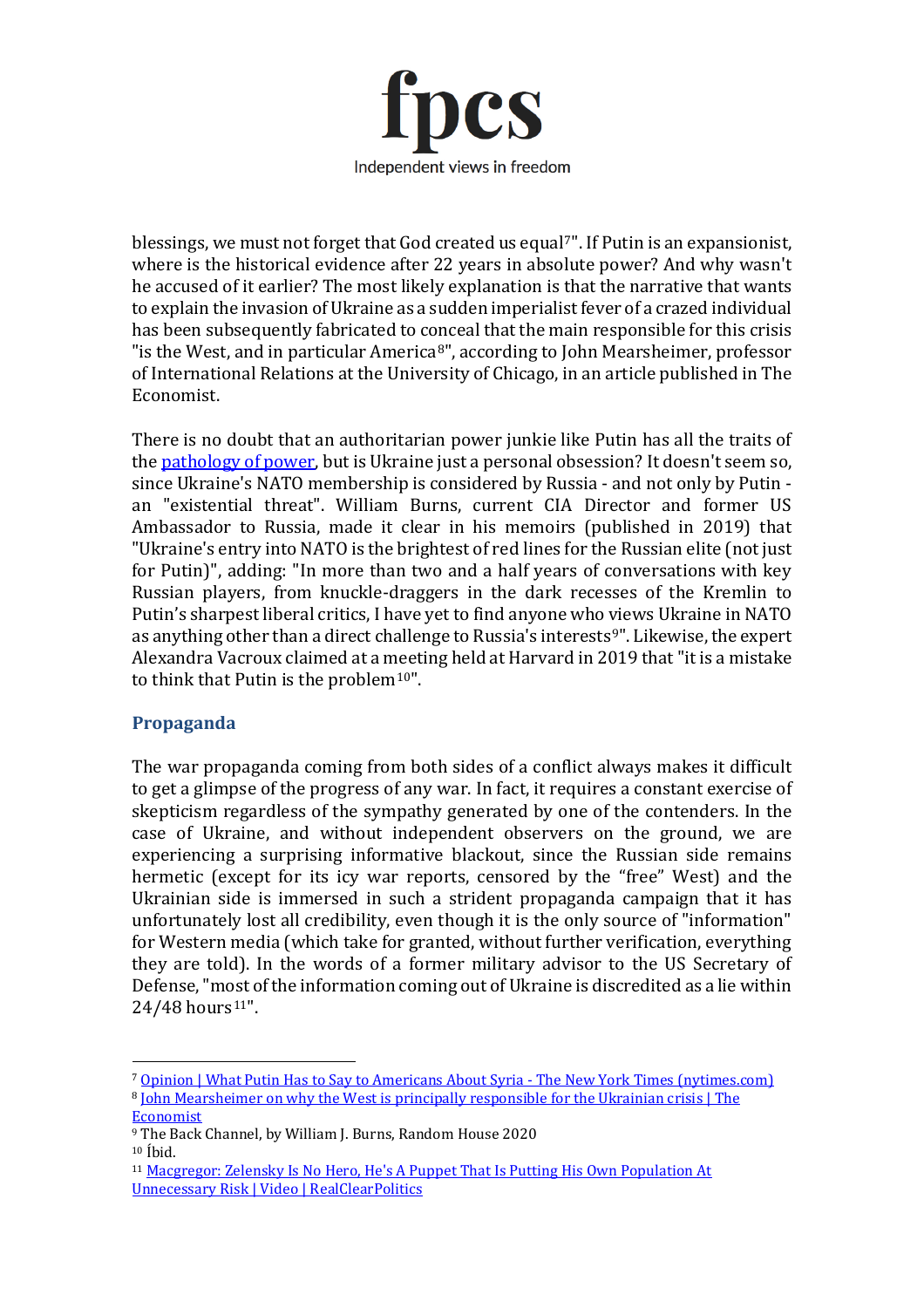

The canonization of the Ukrainian president by the Western media as a "hero" in the eyes of an ignorant public opinion is yet another propagandistic move. This characterization causes perplexity to anyone knowledgeable about the reality of Ukraine. Should we forget that it is one of the most corrupt countries in the world<sup>[12](#page-3-0)</sup> and that, already in 2019, 12% of its population (more than the case of Venezuela) had had to emigrate<sup>13</sup>? Should we forget that one of its oligarchs, accused of asset seizure, was a supporter of Zelensky<sup>[14](#page-3-2)</sup> and that in May 2021 the very Zelinsky had the leader of the pro-Russian democratic parliamentary opposition arrested and closed all its media[15](#page-3-3) with the approval of the Americans? Of course, the leader of the pro-Russian opposition is as much a puppet of the Russians as Zelensky is of the Americans, but the Zelensky/US coup was another direct provocation to Russia, and a very undemocratic one indeed. And to make matters worse, just a few days ago Zelensky ordered the suspension of activities of eleven opposition parties[16](#page-3-4). How do these facts fit with the image of a champion of freedom of a free and democratic state?

## **What does Russia want?**

It appears that Russia invaded Ukraine with a military objective, a territorial objective, a "police" objective and a political objective. The military objective was to destroy the military capability of the Ukrainian army, and it has achieved that in a few days. Thus, it enjoys almost absolute air superiority, as demonstrated by the fruitless Ukrainian requests for the creation of a no-fly zone, and overwhelming ground superiority. The initial Russian advantage, however, has been temporarily curbed by the unexpectedly massive arrival of effective NATO-provided offensive weapons, which have boosted Ukrainian morale: Starstreak and Stinger surface-to-air missiles, capable of shooting down fighter jets at low altitude, NLAW and Javelin anti-tank missiles, light, fast, operated by one or two people and capable of neutralizing a tank at a 4 km range, Turkish TB2 combat drones armed with MAM missiles, whose effectiveness was proven in the recent Armenia-Azerbaijan conflict, and cheap and efficient kamikaze drones (loitering munition) like Israeli's Harpy (from Turkey) or American Switchblades. Drones are vulnerable to advanced Russian electronic warfare systems such as Pole-21 or Krasukha mobile units, but missiles can prolong the conflict, which is what the US intends.

The territorial objective of the Russian invasion seems to be to secure the independence of the Russophile Donbass region in eastern Ukraine and the consolidation of Crimea as part of Russia. Hence the importance of Mariupol, the battered port city on the Sea of Azov. The following map, which you will have seen in many media, is very eloquent (source: BBC):

<span id="page-3-0"></span><sup>12</sup> Ukraine - [Transparency.org](https://www.transparency.org/en/countries/ukraine)

<span id="page-3-1"></span> $13 \text{ wmr } 2020.$ pdf (iom.int)

<span id="page-3-2"></span><sup>14</sup> [Ukraine Corruption Concerns Stall IMF Bailout -](https://www.wsj.com/articles/ukraine-corruption-concerns-stall-imf-bailout-11572535061) WSI

<span id="page-3-3"></span><sup>&</sup>lt;sup>15</sup> [Inside the Power Struggle Breaking up Russia and Ukraine | Time](https://time.com/6144109/russia-ukraine-vladimir-putin-viktor-medvedchuk/)

<span id="page-3-4"></span><sup>&</sup>lt;sup>16</sup> [Zelensky suspends 11 Ukrainian political parties with Russian ties | The Times of Israel](https://www.timesofisrael.com/liveblog_entry/zelensky-suspends-11-ukrainian-political-parties-with-russian-ties/)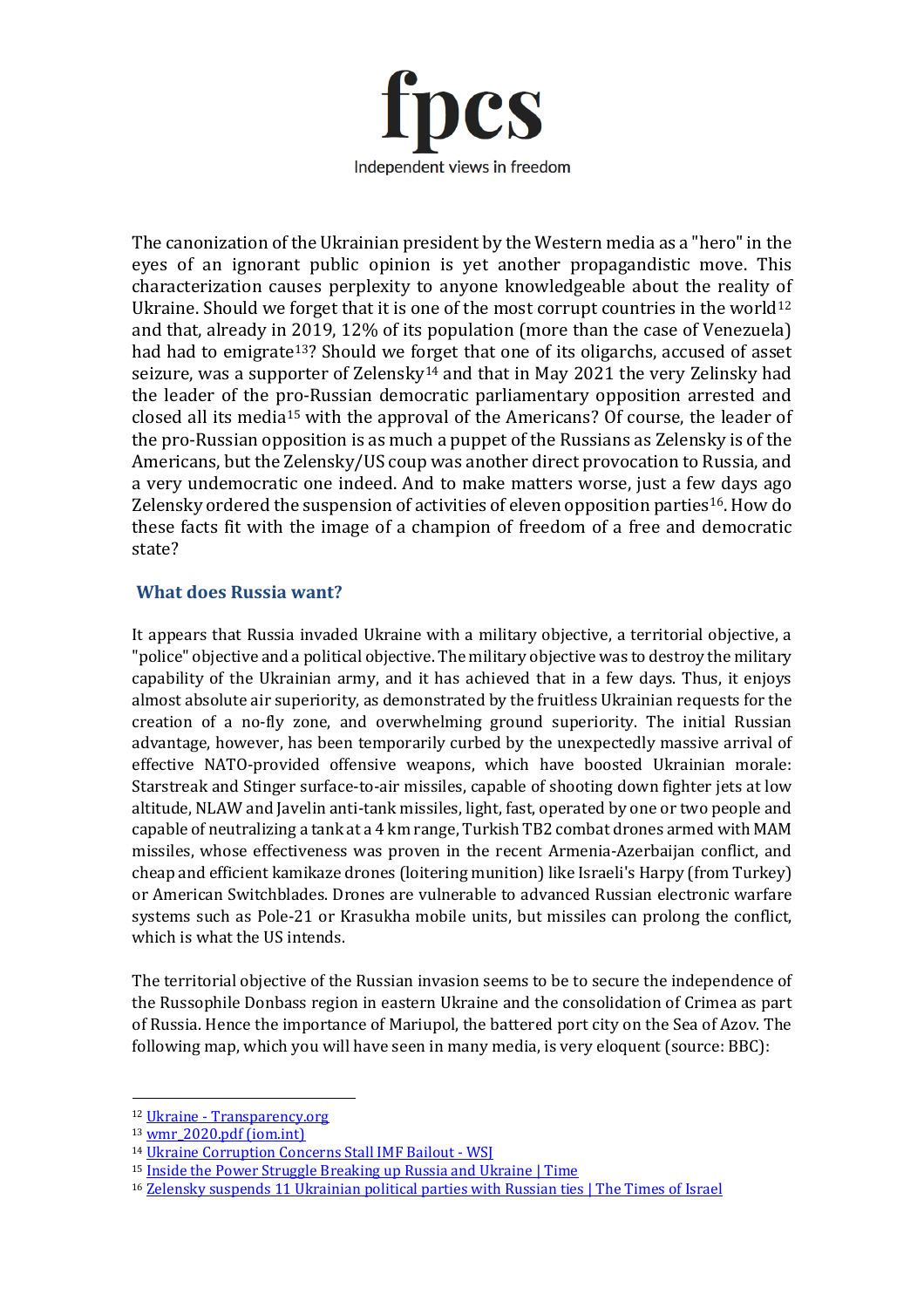



Russian positions, in red, have hardly changed in weeks and indicate that in the vast majority of Ukrainian territory there is not a single Russian soldier (nor will there be). Western media attribute this to the Ukrainian resistance, taking for granted that the Russian objective is the complete occupation of the country. Beyond the fact that annexing Ukraine would imply precisely what Russia wants to avoid, i.e. having more common border with NATO and not a neutral buffer state, this theory has weak flanks.

With 150,000 men the Russian objective can hardly be the occupation of a country the size and population of Ukraine. To give you an idea, in World War II Nazi Germany mustered 1.5 million troops to take half of Poland, and in the first Gulf War the US and its allies gathered nearly 900,000 men to enter Iraq. Thus, the Russian contingent was clearly designed to destroy the combat capability and, above all, the will to fight of the Ukrainian side and the achievement of its other objectives, including territorial objectives limited to the East and South of the country where the population is more sympathetic to Russia. Note that in a 2015 poll only 20% of Odessa citizens supported joining NATO<sup>[17](#page-4-0)</sup>. The encirclement of Kiev, in the north, does not seem to be aimed, for now, at taking the city, but to tighten the grip in order to force negotiation. Every war is, above all, a confrontation of wills, but particularly this conflict is not so much a military confrontation (lost in advance by Ukraine) as a test of endurance in which each side wants the other to arrive as weakened as possible at the inexorable negotiation table.

<span id="page-4-0"></span><sup>&</sup>lt;sup>17</sup> Why is Ukraine the West['s Fault? Featuring John Mearsheimer - YouTube](https://www.youtube.com/watch?v=JrMiSQAGOS4)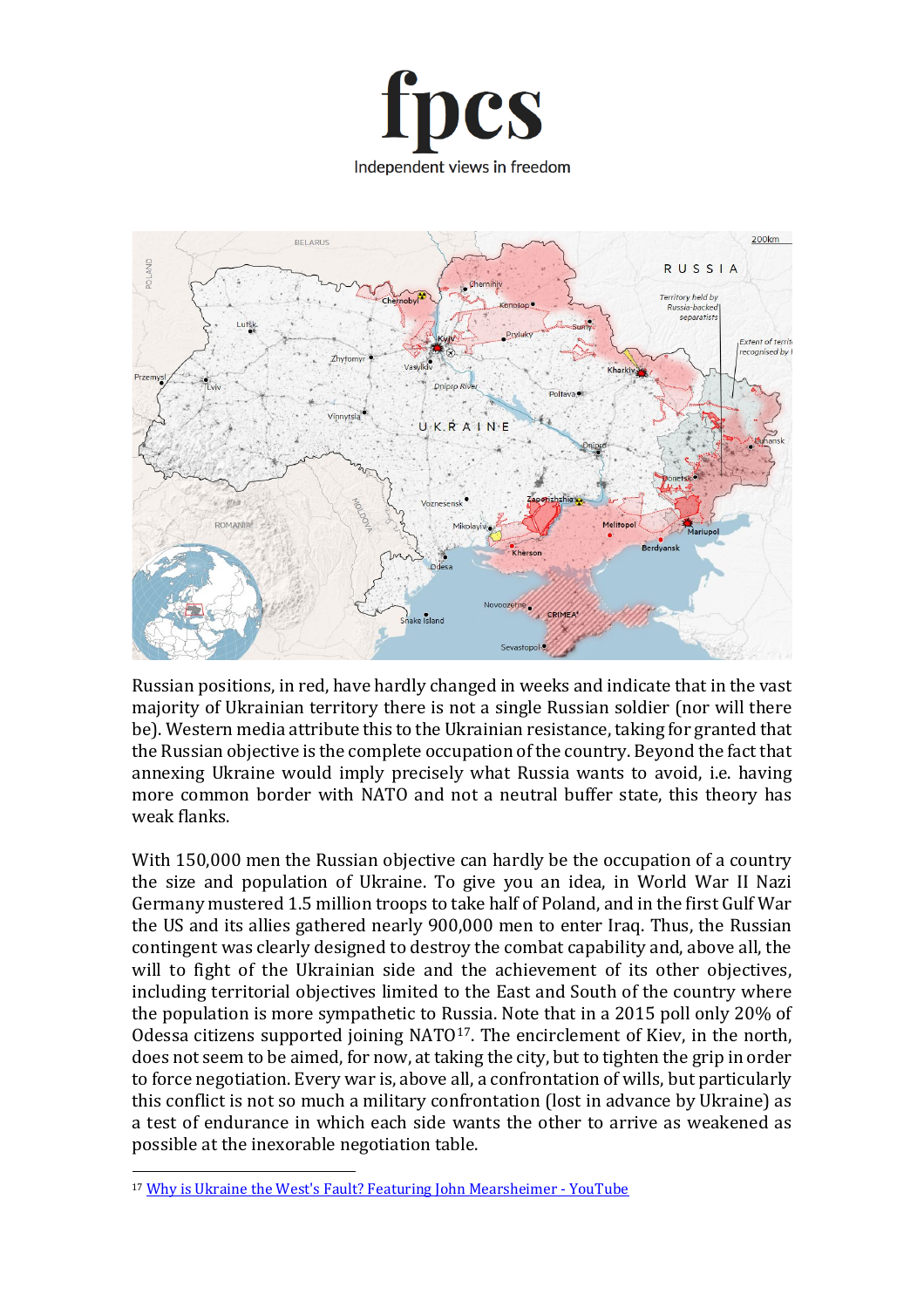

On the other hand, it seems evident that Russia did not count on European support, which has encouraged Zelensky to postpone the inevitable (even at the expense of putting his own civilians at increased risk). Accordingly, Russia has lost the initiative that sought a quick Ukrainian capitulation, but that does not mean that the Ukrainian army has not been completely defeated and that, regardless of Ukrainian courage, there is no possible guerrilla warfare in a country without jungles or mountains, unless it occupies the cities using de facto its own civilian population as a human shield.

## **Denazify Ukraine?**

The "police" objective of the invasion is the elimination of Ukrainian elements that the Russians label as neo-Nazis. In fact, the most extravagant justification put forward by Putin for invading Ukraine - Zelensky being of Jewish origin - has been to seek its "denazification". This terminology has a clear propagandistic value in the face of Russian public opinion, as it is reminiscent of the Great Patriotic War (World War II) whose victory is commemorated in Russia as its National Holiday. However, it has a plausible, if obsolete, background.

A 2014 Foreign Policy article acknowledged "the uncomfortable truth" that "a significant part of the Kiev government and the protesters who brought it to power are, in fact, fascists<sup>18"</sup>. Please bear in mind that this was the government resulting from the 2014 US-backed coup that overthrew a democratically elected president. Foreign Policy mentions the Svoboda party, founded as the Ukrainian Social-National Party ("a name deliberately redolent of the National Socialist Party" or Nazi), which imposed Ukrainian as the sole language of the administration "instantly marginalizing the one-third of Ukraine's (and 60% of Crimea's) Russian-speaking population." According to Foreign Policy, one of its parliamentarians reportedly founded the Joseph Goebbels Political Research Center and called the Holocaust a " bright period" in history<sup>19</sup>. The creation of "neo-Nazi" armed militias (such as the Azov Battalion, headquartered precisely in Mariupol, by the Azov Sea) has also caused concern in recent years<sup>[20](#page-5-2)</sup> and even today<sup>[21](#page-5-3)</sup>. Although this "neo-Nazism" is today politically residual in Ukraine, perhaps it helps explain Israel's lukewarm and prudent position in this conflict, beyond the fact that its real concern is the new nuclear agreement with Iran (where Russia has a role to play).

Finally, the political objective of the violent Russian invasion is to definitively secure a neutral non-NATO Ukraine, an " eminently reasonable" request (in the words of a

<span id="page-5-0"></span><sup>18</sup> [Yes, There Are Bad Guys in the Ukrainian Government –](https://foreignpolicy.com/2014/03/18/yes-there-are-bad-guys-in-the-ukrainian-government/) Foreign Policy

<span id="page-5-1"></span> $19$  Íhid.

<span id="page-5-2"></span><sup>20</sup> [Commentary: Ukraine's neo-Nazi problem | Reuters](https://www.reuters.com/article/us-cohen-ukraine-commentary-idUSKBN1GV2TY)

<span id="page-5-3"></span><sup>21</sup> [Allan Ripp: Ukraine has a Nazi problem, but Vladimir Putin](https://www.nbcnews.com/think/opinion/ukraine-has-nazi-problem-vladimir-putin-s-denazification-claim-war-ncna1290946)'s 'denazification' claim for war is a lie. [\(nbcnews.com\)](https://www.nbcnews.com/think/opinion/ukraine-has-nazi-problem-vladimir-putin-s-denazification-claim-war-ncna1290946)